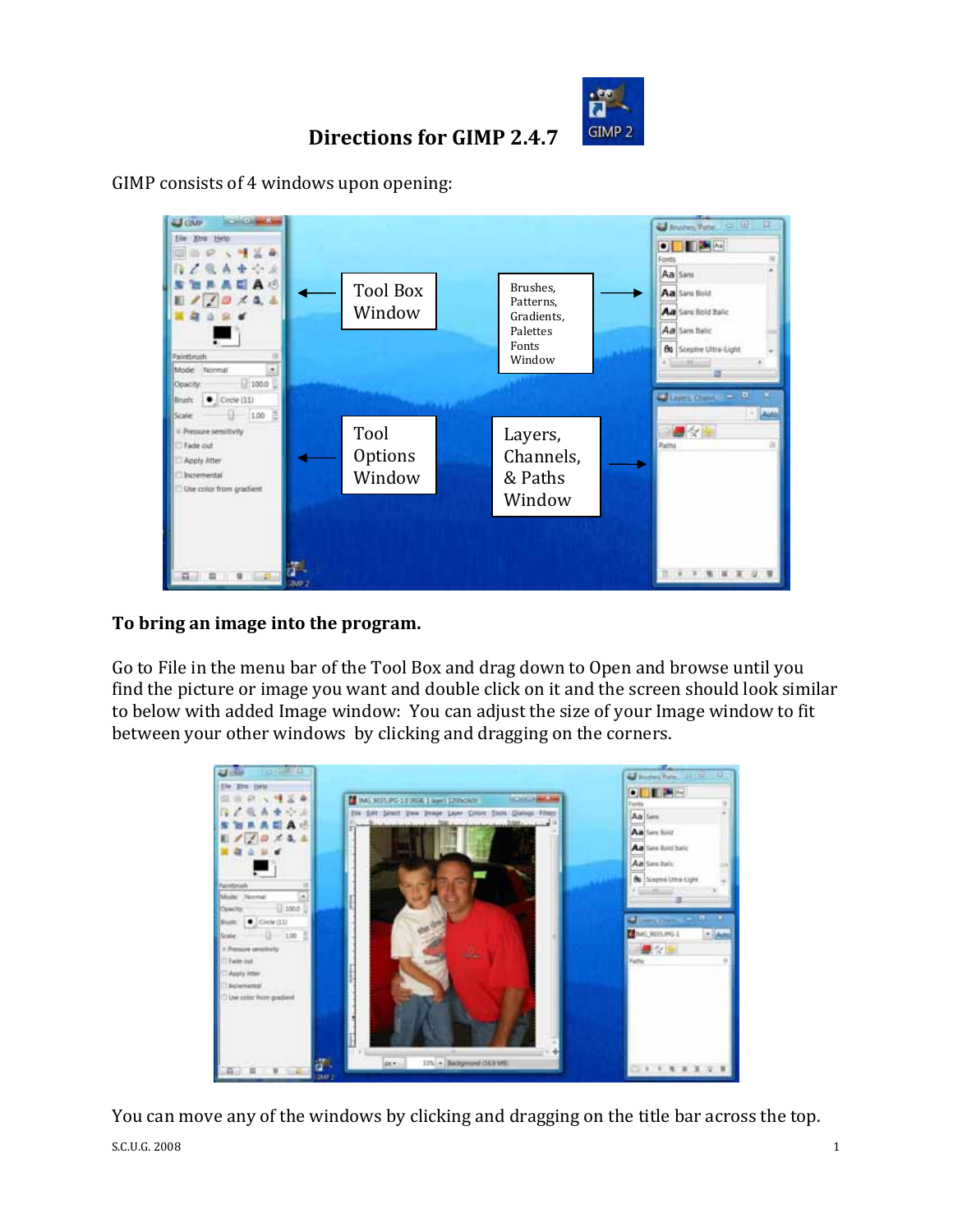If you do not get a Layers Dialog Box (bottom right) Go to File on the Tool Box menu bar and drag down to Dialogs and over to Layers.

# **Contents of GIMP Toolbox**

- Rectangular Select Tool: Select a rectangular region.
- Ellipse Select Tool: Select an elliptical region.
- **P** Free Select Tool: Select a hand drawn region.
- Fuzzy Select Tool: Select a contigious region on the basis of color.
- Select by Color Tool: Select regions with similar colors.
- Scissors Select Tool: Select shapes using intelligent edge-fitting.
- Foreground Select Tool: Select a region containing foreground objects.
- **Paths Tool: Create and edit paths.**
- Color Picker Tool: Set color from image pixels.
	- Zoom Tool: Adjust the zoom level.
- **Measure Tool: Measures distances and angles.**
- Move Tool: Move layers, selections and other objects.
	- Alignment Tool: Align or arrange layers and other objects.
- $\mathscr{L}$  Crop Tool: Remove edge areas from image or layer.
- Rotate Tool: Rotate the layer, selection or path.
- Scale Tool: Scale the layer, selection or path.
- - Shear Tool: Shear the layer, selection or path.
- **Perspective Tool: Change perspective of the layer, selection or path.**
- Filip Tool: Reverse the layer, selection or path horizontally or vertically.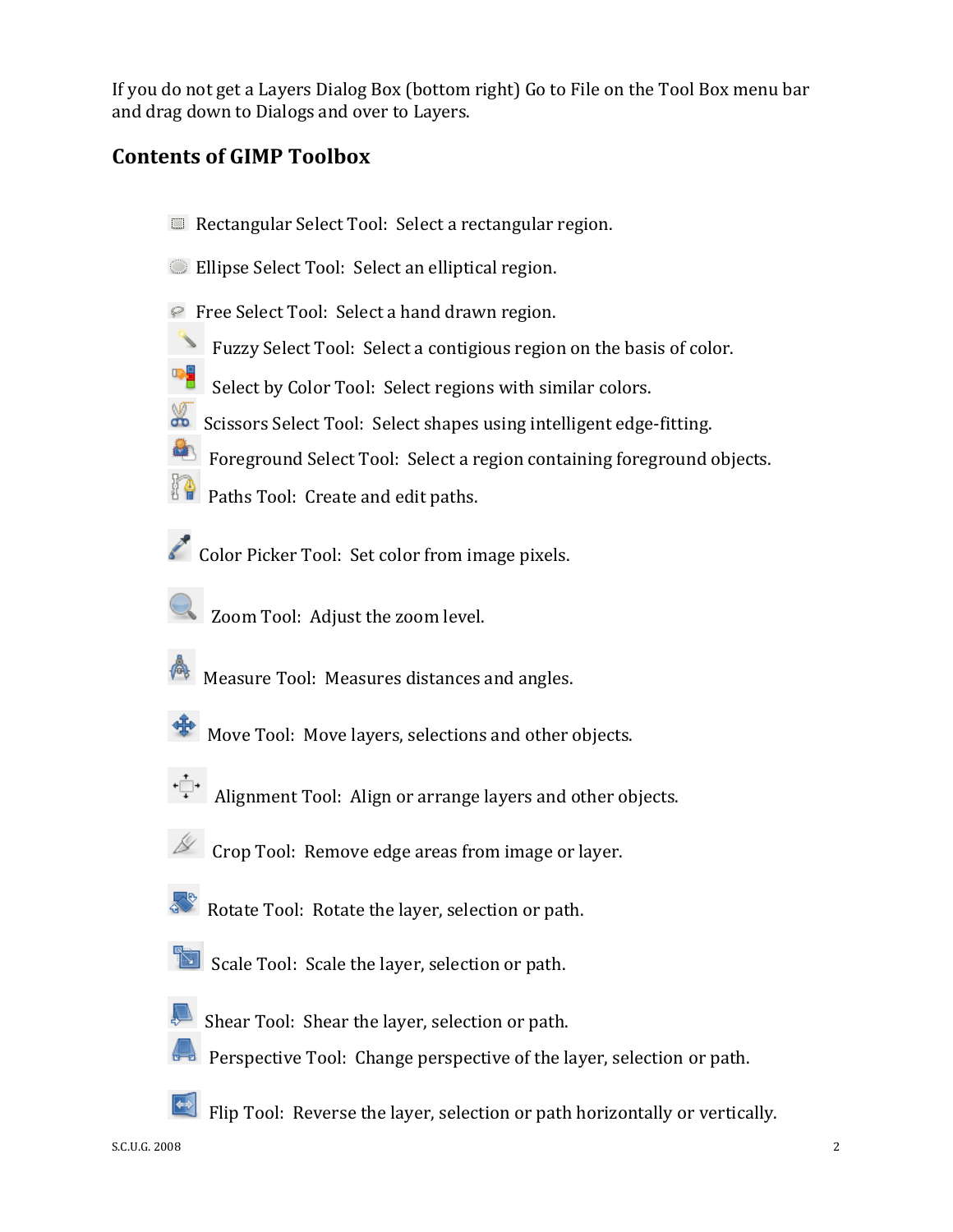- **A** Text Tool: Bucket Fill Tool: Fill selected area with a color or pattern.
	- Bucket Fill Tool: Fill selected area with a color or pattern.
	- Blend Tool: Fill selected area with a color gradient.
		- Pencil Tool: Hard edge painting using a brush.
- Paintbrush Tool: Paint smooth strokes using a brush.
- **E** Eraser Tool: Erase to background or transparency using a brush.
- Airbrush Tool: Paint using a brush, with variable pressure.
- Ink Tool: Calligraphy‐style painting.
- **E** Clone Tool: Selectively copy from an image or pattern, using a brush.
	- Healing Tool: Heal image irregularities.
- Perspective Clone Tool: Clone from an image source after applying a perspective transformation.
- **Blur/Sharper Tool: Selective blurring or unblurring using a brush.**
- Smudge Tool: Smudge selectively using a brush.

Dodge/Burn Tool: Selectively lighten or darken using a brush.



 $\bullet$   $\vdash$ 

 Foreground & background colors. The black and white squares reset colors. The arrows swap colors. Click to open the color selection dialog.

 $\Box$  The active brush. Click to open the Brush Dialog. The active pattern. Click to open the Pattern Dialog. The active gradient. Click to open the Gradient Dialog.

## **To Remove Red Eye:**

Go to the Tool Box window and click on the Zoom Tool. **2008** Zoom in on the eye. Go to the Tool Box window and click on the Ellipse Select Tool. Nake a selection around red part of eye. Use the 4 pointed star and not the circle. Your selection has to be accurate. Go to Colors on Image window menu bar and drag down to Levels. The Levels Tool Box window will open. To the right of Channel use drop down arrow to select red. To the right of Output level move slider bar to the left. Click the OK button.

## **To add text or a caption to an image:**

Go to the Tool Box window and click on the font tool.

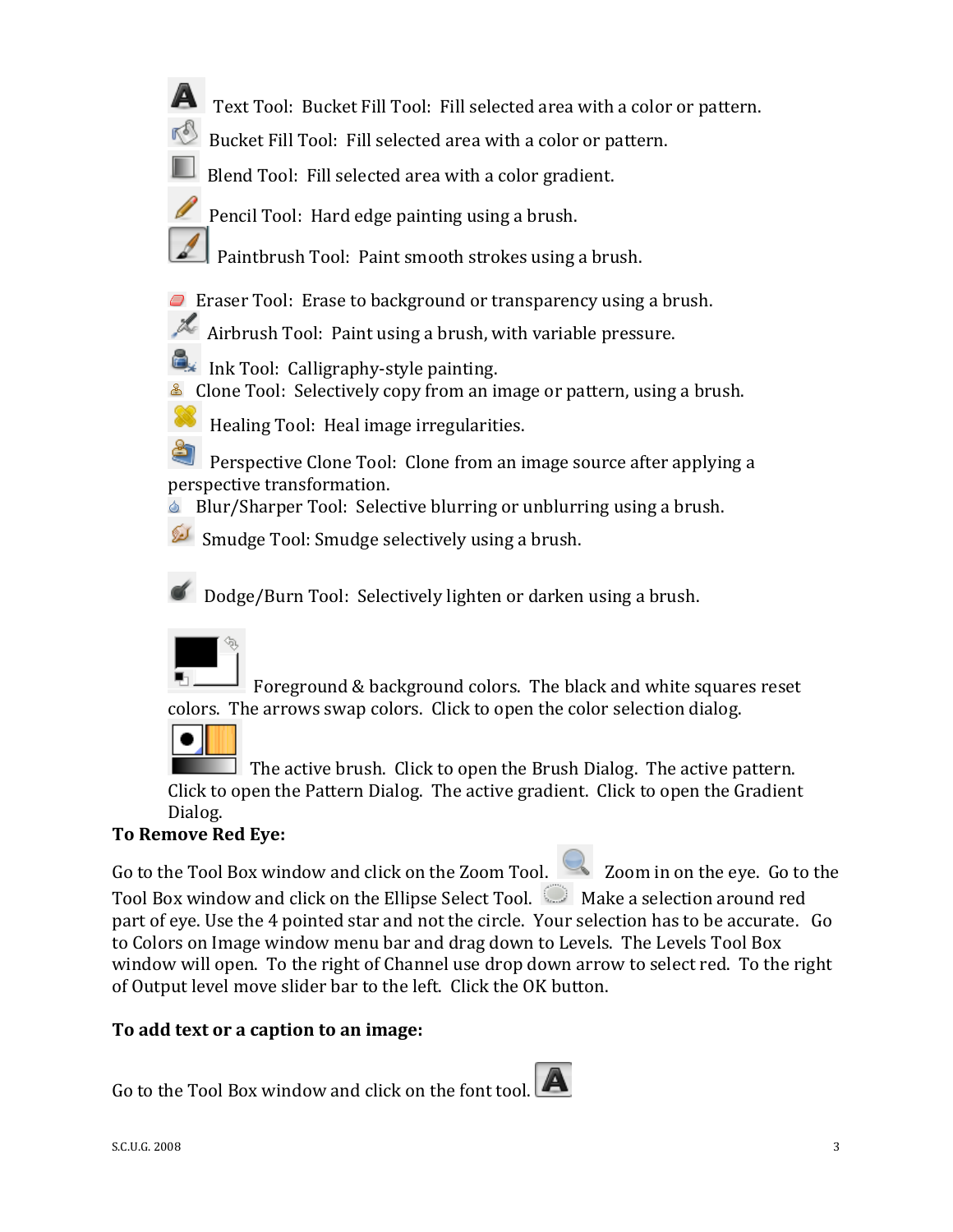Go to the Tool Options window click on the font you want to use, choose size and justification.

Click on the Image window and you'll get a small Text editor window  $\Box$  in which you'll type your caption. Click on the close button.

The default font color is black. If you would like to change it, go to the Tool Options

window click on the Color box and you will get a Text Color window. Click on whatever color you want. Click on the OK button.

### **To move the text box:**

Go to the Tool Box and click on the Text tool and then click on the Move tool.  $\frac{1}{2}$  Hold down the shift key and click on the text box and move it to another position.

#### **To crop an image:**

Go to the Tool Box window and click on the Crop tool.  $\Box$  Click to the above, left of the area you want to crop and hold the left mouse button down and drag over area you want to crop.

### **To brighten or darken an image:**

Go to Tools in the Image window menu bar and drag down to Color tools, Brightness‐ Contrast, adjust the bars, click on the OK button.

Note: For more advanced users you can also go to Colors in the Image window menu bar and drag down to Levels or Curves and make adjustments in those windows.

#### **To rotate an image:**

Go to the Tool box window and click on the Rotate tool.

### **To repair a photo using the Clone tool:**

 $\sim$  5.C.U.G. 2008  $\sim$  4 Go to the Tool box window and click on the Clone tool. Hold down the Ctrl. Key and mouse button and click on area you want to clone. Click on damaged area and hold down Ctrl. Key and mouse button and drag over damaged area. Adjust Tool Options if necessary.